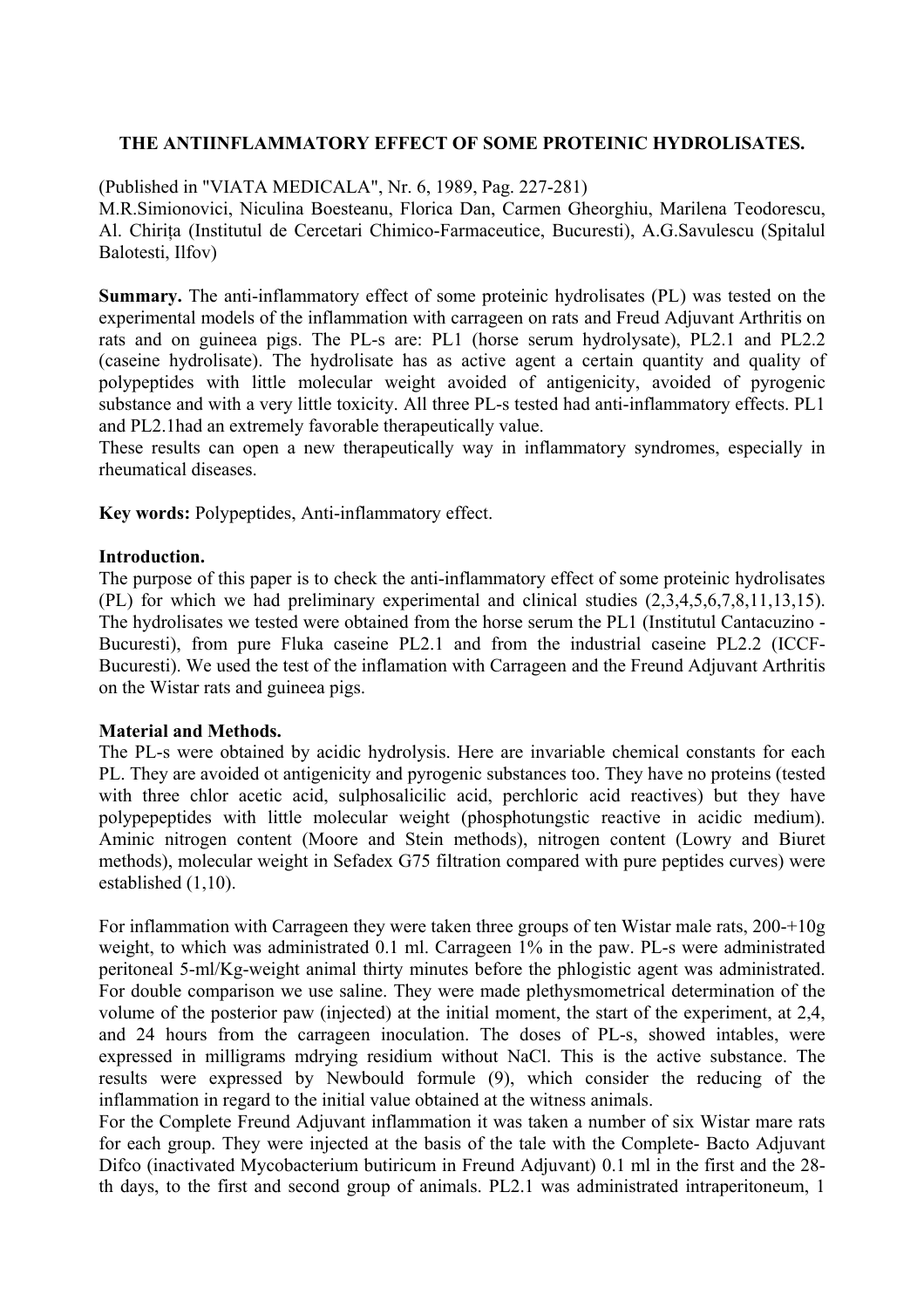mg/Kg. animal (active substance), only at the first group, each day from the first day 43 days long. The third group was of witness, normal animals.

The experiment lasted 565 days. It was followed the weight curve, the pletismometrical measurement of the right posterior paw and at the 54-th days the anatomico - pathological damages.

For the experiment with the guineea pigs we take five animals, 350-+50g.weight, for each group. The first and the second group were injected with 0.5 ml. Freund Adjuvant in the posterior paw, the first and the seventh days (14). The third group was with normal witness animals. The experiment lasted 14 days. At the end of the trial were made anatomico - pathological observations.

# **Results.**

The anti-inflammatory effects of PL-s on the Carrageen experiment.

*Anti-inflammatory action of PL-s on the Carrageen trial. Percentage effects on reducing inflammation.* 

|               | Table 1    |    |    |     |
|---------------|------------|----|----|-----|
|               | $Mg/Kg$ 2H |    | 4H | 24H |
| PL1           | 5          |    | 12 | 43  |
| <b>PL2.1</b>  | 1.         | 36 | 50 | 34  |
| <b>PL2.2</b>  | 1.         | 19 | 24 | 4   |
| <b>Saline</b> | 5 ml.      |    |    | o   |

 **Table 2** 

*Anti-inflammatory action of PL2.1 on the Carrageen trial. Percentage effects of the reducing the inflammation.* 

|      | 2H | 24H   |
|------|----|-------|
| 0.1  | 27 | 22    |
| 1.0  | 36 | 34    |
| 3.5  | 71 | 55    |
| 35.5 | 92 | 13    |
|      |    | mg/Kg |

From the Table 1 we may observe that three PL have anti-inflammatory effect in different degrees. The efficient doses in active substances are very low and the effects are still good 24 hours from the Carrageean administration. The results presented in the Table 2 show the dependence of the anti-inflammatory action of PL2.1 on the doses and allow to compute the efficient doses 50% (ED50) by the graphic method of the probit. The ED50 at two hours is 1.8 mg/Kg. at 24 hours. From the first table we can see also that PL2.2 which is a proteinic hydrolisate, produced from the industrial caseine, has an anti-inflammatory effect, but a low one (compared with PL1 and with PL2.1), as well as we may see even in Table 1 that the antiinflammatory effect of little doses of polypeptidic solution (all the three PL-s) towards the null effect of saline solution. For PL2.1 it has been determined the acute toxicity at the intraperitoneum administration on mice. It showed a lethal dose for 50 per cent (LD50) of 576 mg/Kg. body. In such a case the therapeutical value (LD50/ED50) is extremely favorable.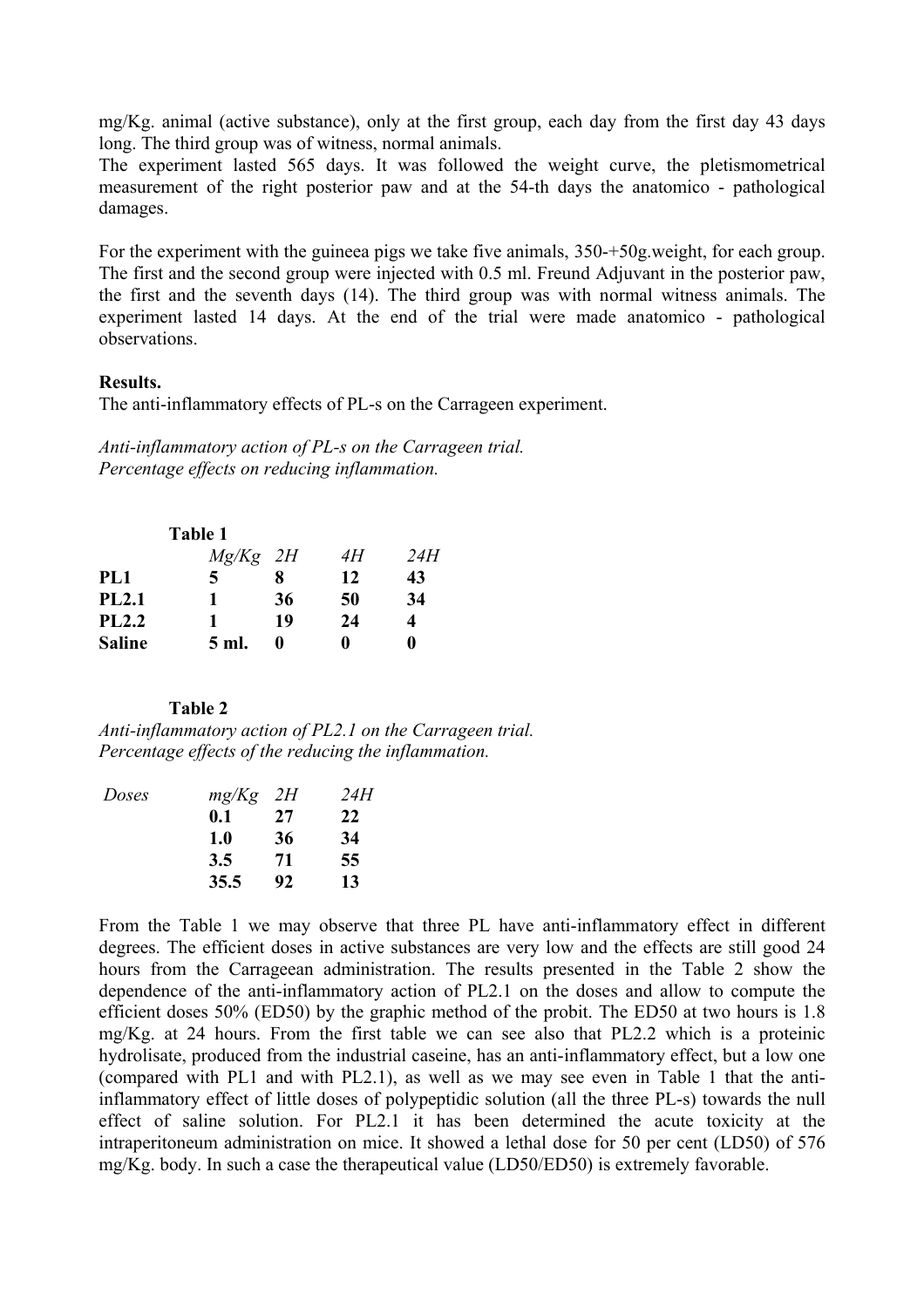From the Table 3 we can follow some experimental results of the trial with the Freund Adjuvant inflammation on rats.

### **Table 3**

*The value (mean on 10 animals) of the of the wright posterior paw, in cubic millimeters.* 

| Groups         |           | Day of experiment |          |    |    |    |    |                             |
|----------------|-----------|-------------------|----------|----|----|----|----|-----------------------------|
|                | initial 8 |                   | $10^{-}$ |    |    |    |    | 15 20 30 56 increasing $\%$ |
| $PL2.1 +$      |           |                   |          |    |    |    |    |                             |
| Fr.Adj.        | 39        | 38                | 38       | 38 | 39 | 42 | 42 | $+7$                        |
| Fr.Adj.        | 35        | 40                | 40       | 40 | 40 | 41 | 43 | $+23$                       |
| <b>Witness</b> | 38        | 38                | 38       | 38 | 39 | 39 | 40 | $+5$                        |

The evolution of the weight curve (means on 10 animals).

| increase % |
|------------|
|            |
|            |
|            |
|            |
|            |

We may know that the anatomical- pathological damages with the experimental arthritis with Freund Adjuvant on rats as the experimental miositis on guineea pigs with Freund Adjuvant showed dystrophic alteration, necrosis, limphocitis infiltration in: liver, spleen, kidney, lungs, the damage of the cartilage and the capsula of the joint. All the damages were less important at the animals protected by the PL-s

## **Conclusions.**

The experiment that has been the object of this paper shows that a certain quality of polypepotides with a little molecular weight, realized by the proteic hydrolisis of the horse serum or the caseine, has anti-inflammatory effects. This property is present at a very little doses. It is possible to have in view a cellular intervention by improving the enzymatic damage directly, by chemical mediators or indirectly by the thermodinamic level.

The little molecular weight of that polypeptides and their thermical stability (at 120 Celsius degree) make sure the parenteral administration (in injection). The absence of antigenicity and no pyrogenic substances is another advantage.

We are thinking that this result may open an interest in that new therapeutic way of the rheumatical diseases and other inflammatory complains.

## **References.**

- 1. Andrews P. *Methods of Biochemical Analysis,* Glik D. Interscience publ., 1970, vol.18
- 2. Bird J. (colab) *Anti-inflammatory Function of Protein,* Brit. J. Pharmacolo, 1979, 66, 455.